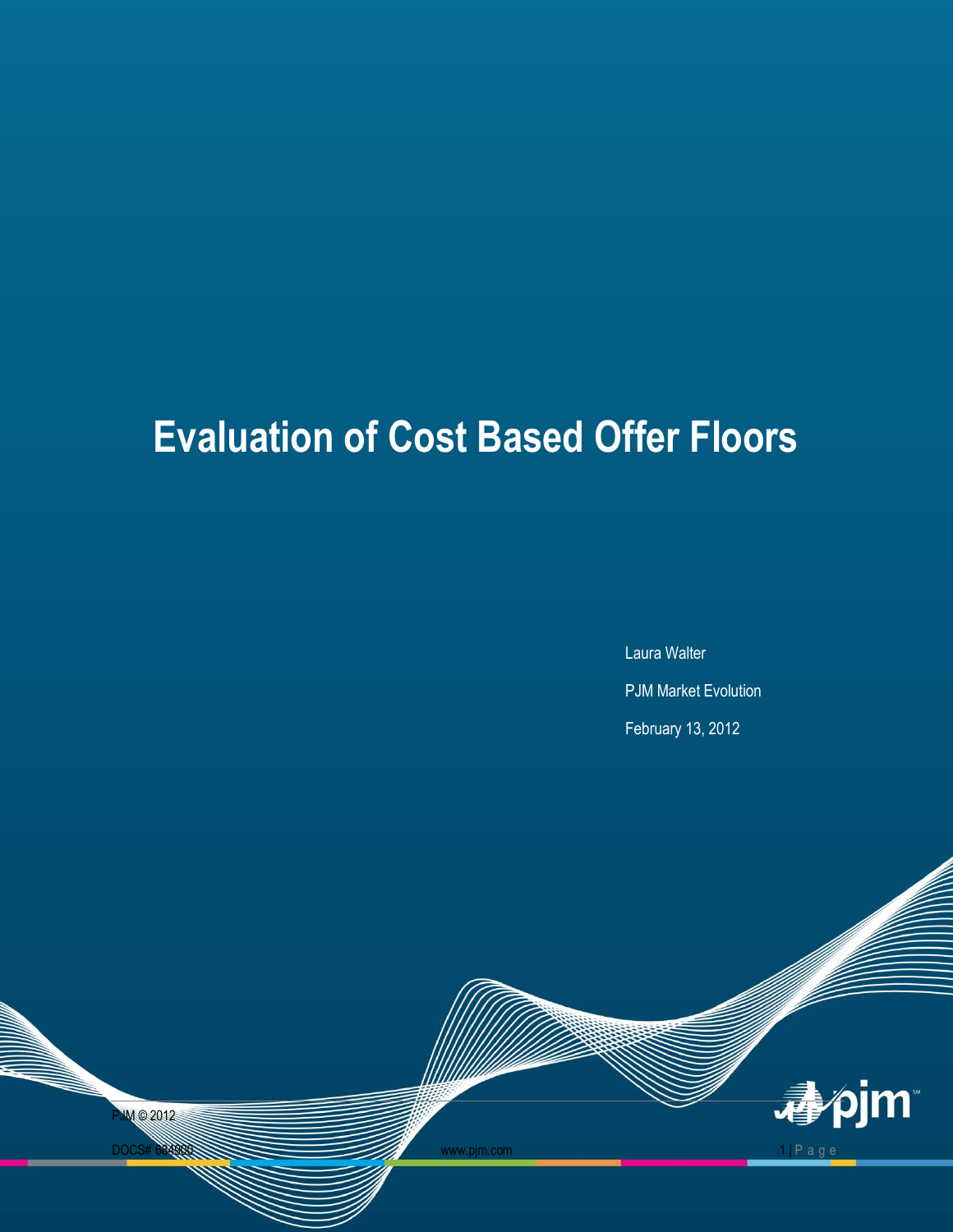# **Overview**

In November, CDS developed manual language for solid waste or biomass units. This manual language included the following statement, "… cost offers for units that fire solid waste, biomass, or landfill gas shall not be less than zero." <sup>i</sup>

This paper will review the instances in which having a \$0 floor on cost offers could affect a resource with a negative cost. Two examples will be addressed:

- (1) In the energy market, a unit is mitigated to the lower of its cost or price offer, so a floor on the cost based offer has no real effect.
- (2) In the calculation of lost opportunity cost, an arbitrary floor at \$0 may keep a generator from recouping the lost opportunity cost.

This paper will not explore what would classify as a real negative cost.ii

## *Scenario 1: Energy Market: Market Power Mitigation*

"In the cases where a generation owner is found to possess local market power according to the TPS test, if that owner's generator must be committed to resolve the constraint, then the generator is dispatched on the lower of its cost-based or market-based offer." iiiv

For cases in which the price schedule is negative and the cost offer has a floor set at zero:

- 1. If the unit fails the TPS test and is found to have local market power  $\rightarrow$  the unit will be placed on the lower schedule, which is the price schedule.
- 2. If the unit passes the TPS test and is found to not have local market power  $\rightarrow$  the unit will be kept on the price schedule.

#### In both these cases, *market power mitigation does not change the schedule that the unit is operating on because the price schedule is less than the cost schedule, so the cost offer floor adds no value for market power mitigation*.

## *Scenario 2: Opportunity Cost in the Energy Market*

A unit operating in the energy market can accrue lost opportunity costs credits for many different reasons, such as:

- Reactive Servicesvi
- Hydro-electric Lost Opportunity Costvii
- Scheduled in the day ahead and not called on in real timevili
- CT or CC pool scheduled or self scheduled then directed by PJM to reduce outputix
- Wind Lost Opportunity Cost (pending)

When the unit falls into one of the categories above, the following applies:

[The unit] shall be compensated for lost opportunity cost by receiving a credit hourly in an amount equal to  $\{(LMPDMW - AG) \times (URTLMP - UB)\}$ 

PJM © 2012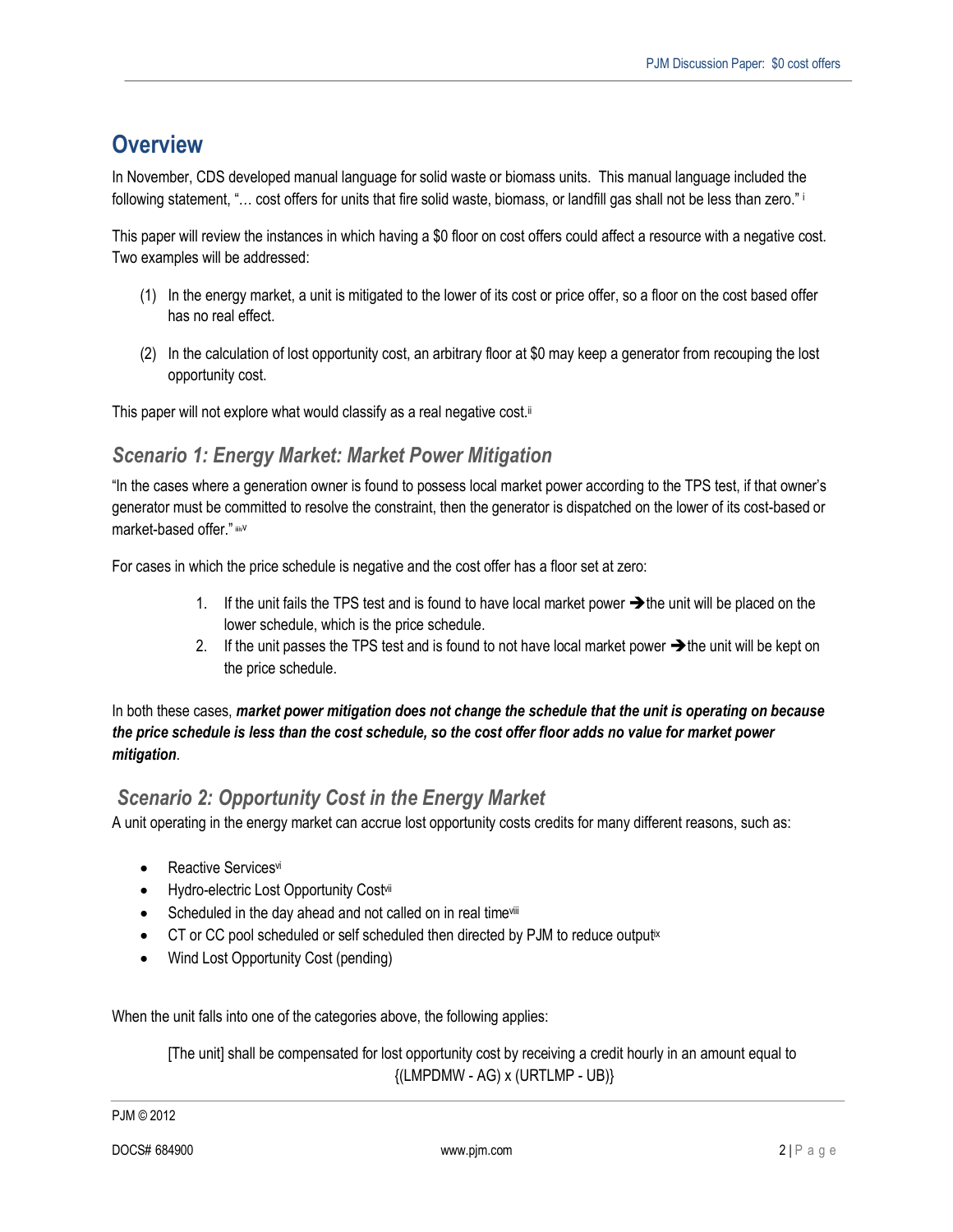Where:

- LMPDMW equals the level of output for the unit determined according to the point on the scheduled offer curve on which the unit was operating corresponding to the hourly integrated real time LMP;
- AG equals the actual hourly integrated output of the unit;
- URTLMP equals the real time LMP at the unit's bus;
- UB equals the unit offer for that unit for which output is reduced or suspended determined according to the real time scheduled offer curve on which the unit was operating, *unless such schedule was a price-based schedule and the offer associated with that price-based schedule is less than the cost-based offer for the unit,* in which case the offer for the unit will be determined based on the cost-based schedule; and where URTLMP - UB shall not be negative. (Emphasis added)

For a unit receiving opportunity cost with a negative price schedule and a \$0 cost schedule, the cost schedule would be used, since the price schedule is less than the cost based offer.

#### **Example:**

Take a unit with a real negative cost of -\$10 x for every MWh; so the unit is paid to take the fuel. In this case the unit will make money until LMP falls below -\$10.

In the un-restricted, no floor case:

Price is -\$10, Cost is -\$10, LMP is \$10: The unit receives \$20

```
\{LMPDMW - AG\} \times \{URTLMP - UB\} = \{ (1MW - 0MW) \times (110 - 110) \} = 100
```
In the restricted, floor case:

Price is -\$10, Cost is \$0, LMP is \$10: The unit receives \$10

 $\{$ (LMPDMW - AG) x (URTLMP - UB)}=  $\{$ (1MW -0MW) x (\$10 -0)} = \$10